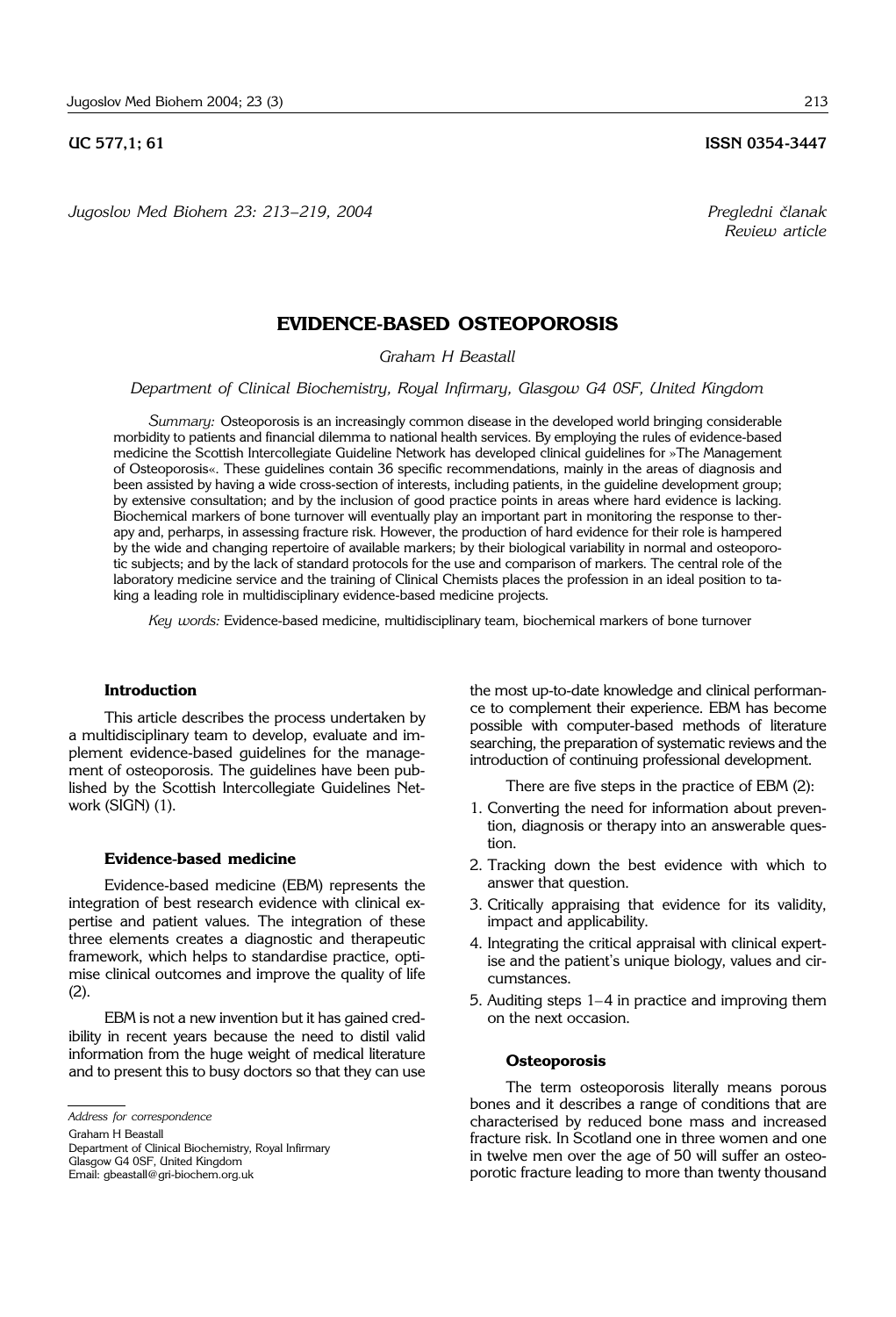cases of osteoporotic fracture each year (3). The total cost of osteoporosis in the UK exceeds \$2.5 billion, or more than 5% of the total healthcare budget and there is massive personal impact on the affected patients (4). A combination of increased longevity and sedentary lifestyle contribute to the increasing frequency of osteoporosis.

Bone is a living tissue that is in a constant state of turnover. Before the age of twenty years there is net bone formation in a growing skeleton and it is at this stage of life that peak bone mass is achieved. For the next 20–30 years adults who are in normal health have a balance between bone formation and bone resorption. From the age of 50y+ there is net bone resorption and a gradual net loss of bone. Although this net loss of bone occurs in both sexes it is more rapid in women in the years following the menopause. Net bone loss increases the risk of fracture, which may be precipitated by a fall or traumatic event. Fractures may occur at any site but are most common in the thoracic and lumbar spine, the distal radius and the proximal femur.

There is growing evidence of the risk factors for osteoporosis (1). Non-modifiable risk factors include advancing age, female sex, Caucasian ethnicity, lack of sex steroid, family history of osteoporosis and a previous fracture. Modifiable risk factors include low body weight, smoking, excessive alcohol consumption, a lack of exercise and a low calcium diet. There are several clinical conditions and some medications that can be a secondary cause of osteoporosis, foremost amongst these are the long-term use of corticosteroids and vitamin D deficiency. The prevention of osteoporosis is a lifelong event involving a combination of managing diet, exercise and lifestyle factors. In essence it may be simplified to achieving peak bone mass by the age of 20y, maintaining it throughout the rest of life and minimising trauma and falls. The challenge for the healthcare system rather than the individual currently comes with risk assessment following disease and at critical ages but the future holds out the prospect of early risk assessment from genetic screening and elective bone mass measurement.

There are several approaches to the treatment of established osteoporosis. Firstly, any causative disease should be treated and the diet should contain adequate calcium and vitamin D. A range of therapeutic agents is available including oral bisphosphonates, hormone replacement therapy, and selective oestrogen receptor modulators. There is considerable debate about the optimal treatment regime and length of therapy for the individual patient.

#### **Definition of osteoporosis**

In 1994 a World Health Organisation (WHO) working group defined osteoporosis as a disease characterised by low bone mass and micro-architectural deterioration of bone tissue leading to enhanced bone

Table I Definition of osteoporosis based on bone mineral density measurement (5)

| Classification | Definition                                                                                                     |
|----------------|----------------------------------------------------------------------------------------------------------------|
| Normal         | Bone mineral density less than 1 standard devi-<br>ation below the young normal Mean $(T > -1)$                |
|                |                                                                                                                |
| Osteopaenia    | Bone mineral density between 1 standard devi-                                                                  |
|                | ation and 2.5 standard deviations below the                                                                    |
|                | young normal mean (T between -1 and -2.5)                                                                      |
|                | Osteoporosis Bone mineral density more than 2.5 standard<br>deviations below the young normal mean (T<-<br>2.5 |

fragility and consequent increase in fracture risk (5). This definition captures only the bone-specific estimate of fracture risk, which is best described in terms of bone mineral density. The WHO working group used this technique to stratify risk as described in *Table I*. Although this definition was derived for women there is growing acceptance of the same approach for men (6).

### **Scottish Intercollegiate Guidelines Network**

SIGN is a publicly funded body that exists to produce evidence-based guidelines for the National Heath Service in Scotland. These guidelines are published and made freely available to any interested party. As a result SIGN has established an international reputation in the field of evidence-based medicine. Since its formation in 1993 SIGN has published more than 75 sets of clinical guidelines across the spectrum of medicine (www.sign.ac.uk).

The success of SIGN lies in the model system that is used to produce the guidelines. The key feature is a multidisciplinary guideline team, which represents all interests in the subject, including the patient. There is full consultation throughout the process culminating in an open meeting to discuss the first draft guideline. The amended guideline is submitted to several international reviewers and amended prior to publication. Once published the guideline is launched and promoted amongst stakeholders in Scotland. Local implementation of the guideline is actively encouraged. On average each guideline takes two years to complete and costs ∼\$75,000. Guidelines are reviewed and updated after 3– 6 years.

SIGN has strict criteria for selecting a topic for guideline production. The topic must be in an area where there is clinical uncertainty. There must be effective treatment available for the condition. The disease in question must be associated with high risk to the patient and/or high cost to the healthcare system. The clinical condition must be classified as a clinical priority area for Scotland. There must be a perceived need for a guideline. Osteoporosis met all of these cri-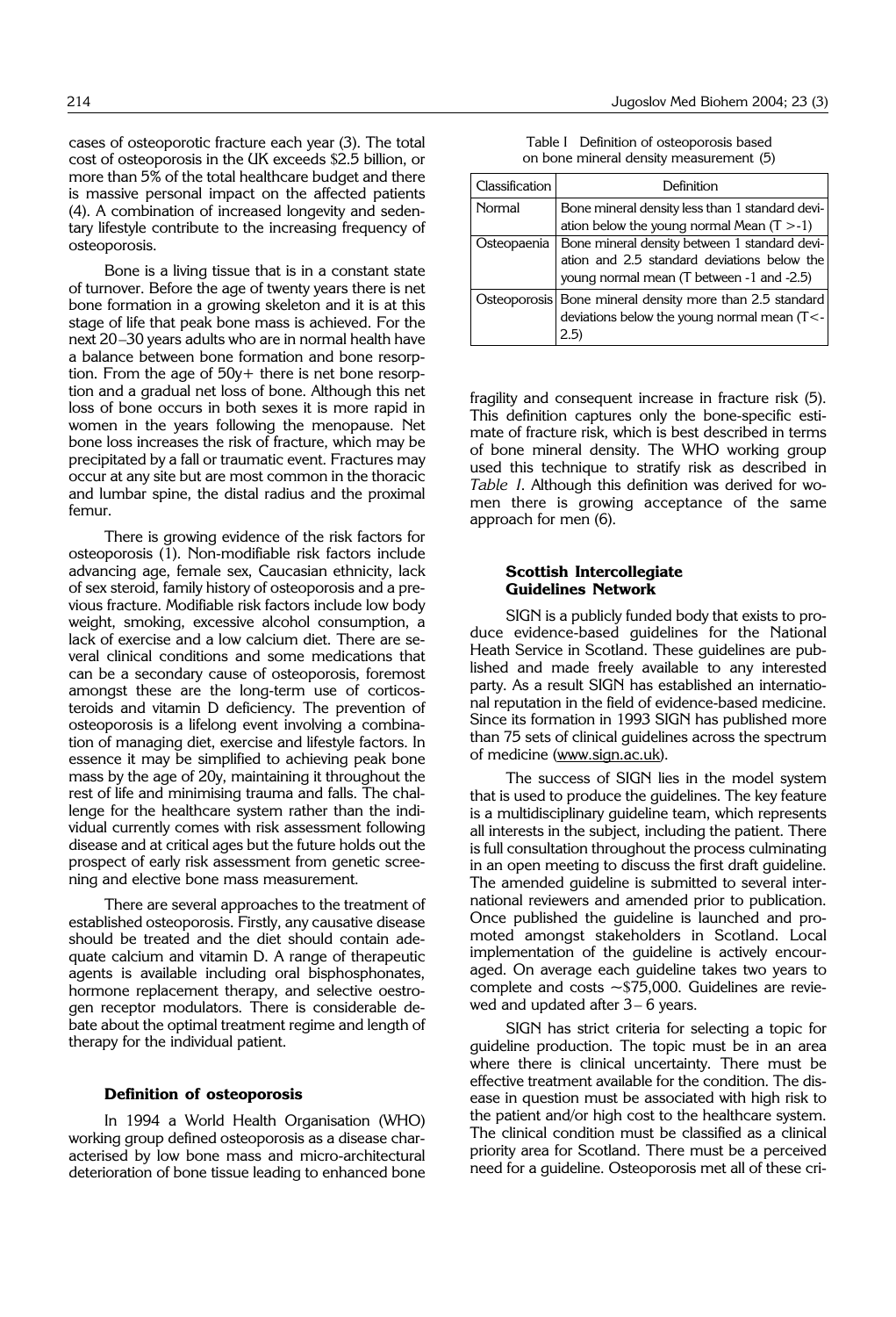Table II Levels of evidence used by SIGN

| Level   | Description                                                                                                                                                                                                                       |
|---------|-----------------------------------------------------------------------------------------------------------------------------------------------------------------------------------------------------------------------------------|
| $1 + +$ | High quality meta-analyses, systematic reviews<br>of randomised controlled trials (RCTs), or RCTs<br>with a very low risk of bias                                                                                                 |
| $1+$    | Well conducted meta-analyses, systematic re-<br>views of RCTs, or RCTs with a low risk of bias                                                                                                                                    |
| $1-$    | Meta-analyses, systematic reviews of RCTs, or<br>RCTs with a high risk of bias                                                                                                                                                    |
| $2 + +$ | High quality systematic reviews of case control<br>or cohort studies. High quality case control or<br>cohort studies with a very low risk of confoun-<br>ding or bias and a high probability that the rela-<br>tionship is causal |
| $2+$    | Well conducted case control or cohort studies<br>with a low risk of confounding or bias and a<br>moderate probability that the relationship is<br>causal                                                                          |
| $2-$    | Case control or cohort studies with a high risk of<br>confounding or bias and a significant risk that<br>the relationship is not causal                                                                                           |
| 3       | Non-analytic studies, e.g. case reports, case<br>series                                                                                                                                                                           |
| 4       | Expert opinion                                                                                                                                                                                                                    |

|  |  |  | Table III Grades of recommendation used by SIGN |  |  |  |
|--|--|--|-------------------------------------------------|--|--|--|
|--|--|--|-------------------------------------------------|--|--|--|

| Grade | Definition                                                                                                                                                                                                                                                                                                                    |
|-------|-------------------------------------------------------------------------------------------------------------------------------------------------------------------------------------------------------------------------------------------------------------------------------------------------------------------------------|
| A     | At least one meta-analysis, systematic review of<br>RCTs, or RCT rated as $1++$ and directly appli-<br>cable to the target population; or<br>A body of evidence consisting principally of stu-<br>dies rated as $1+$ , directly applicable to the target<br>population, and demonstrating overall consis-<br>tency of results |
| в     | A body of evidence including studies rated as<br>$2++$ , directly applicable to the target popula-<br>tion, and demonstrating overall consistency of<br>results: or<br>Extrapolated evidence from studies rated as<br>$1++$ or $1+$                                                                                           |
| C     | A body of evidence including studies rated as<br>$2+$ , directly applicable to the target population<br>and demonstrating consistency of results; or<br>Extrapolated evidence from studies rated as<br>$2 + +$                                                                                                                |
| D     | Evidence level 3 or 4; or<br>Extrapolated evidence from studies rated as $2+$                                                                                                                                                                                                                                                 |
|       | Good practice point. Recommended best prac-<br>tice based on the clinical experience of the<br>guideline development group                                                                                                                                                                                                    |

teria and was selected for guideline production in May 2000.

In common with all systems of evidence-based medicine SIGN has strict criteria to classify the levels of evidence used in the production of the guideline (*Table II*). Wherever possible the evidence should be at level 1 or level 2. SIGN also has criteria for grading the recommendations that are made on the available evidence (*Table III*). Of particular note is the best practice recommendation to address a practical problem where there is insufficient evidence to make a higher grade of recommendation.

## **The SIGN osteoporosis guideline group**

The composition of the guideline group for osteoporosis is summarised in *Table IV*. The author of this paper was the clinical biochemist in the group. Dr Tricia Donald, a general practitioner from Edinburgh, chaired the group, and Dr Robin Harbour of SIGN supported the group. Of particular interest is the involvement of the chair of the Scottish branch of the National Osteoporosis Society, a patient interest organisation.

#### Table IV Membership of the SIGN guideline development group

| 4 | General practitioner            |   | Physicist           |
|---|---------------------------------|---|---------------------|
| 3 | Medicine specialist             |   | Radiologist         |
|   | 2 Medicine specialist registrar |   | Health visitor      |
| 2 | Gynaecologist                   |   | Health economist    |
|   | Paediatrician                   |   | Dietician           |
|   | Geriatrician                    |   | Pharmacist          |
|   | Orthopaedic surgeon             |   | Physiotherapist     |
|   | Public health doctor            |   | Clinical biochemist |
| 1 | National Osteoporosis Society   | 1 | SIGN specialist     |
|   |                                 |   |                     |

## **Developing the SIGN guideline for osteoporosis**

*Stage 1: Defining the question to be answered*

After extensive discussion the guideline group agreed the remit of the guideline. This centred on the selection of patients for referral or further investigation and monitoring, and treatment options. The remit of the guideline specifically excluded population screening, primary prevention of osteoporosis and osteoporosis in children or adolescents. The guideline was designed to complement an existing SIGN guideline on the prevention and management of hip fracture (7).

After further discussion the structure of the guideline was agreed (*Table V)* and members of the guideline group were assigned to work on the syste-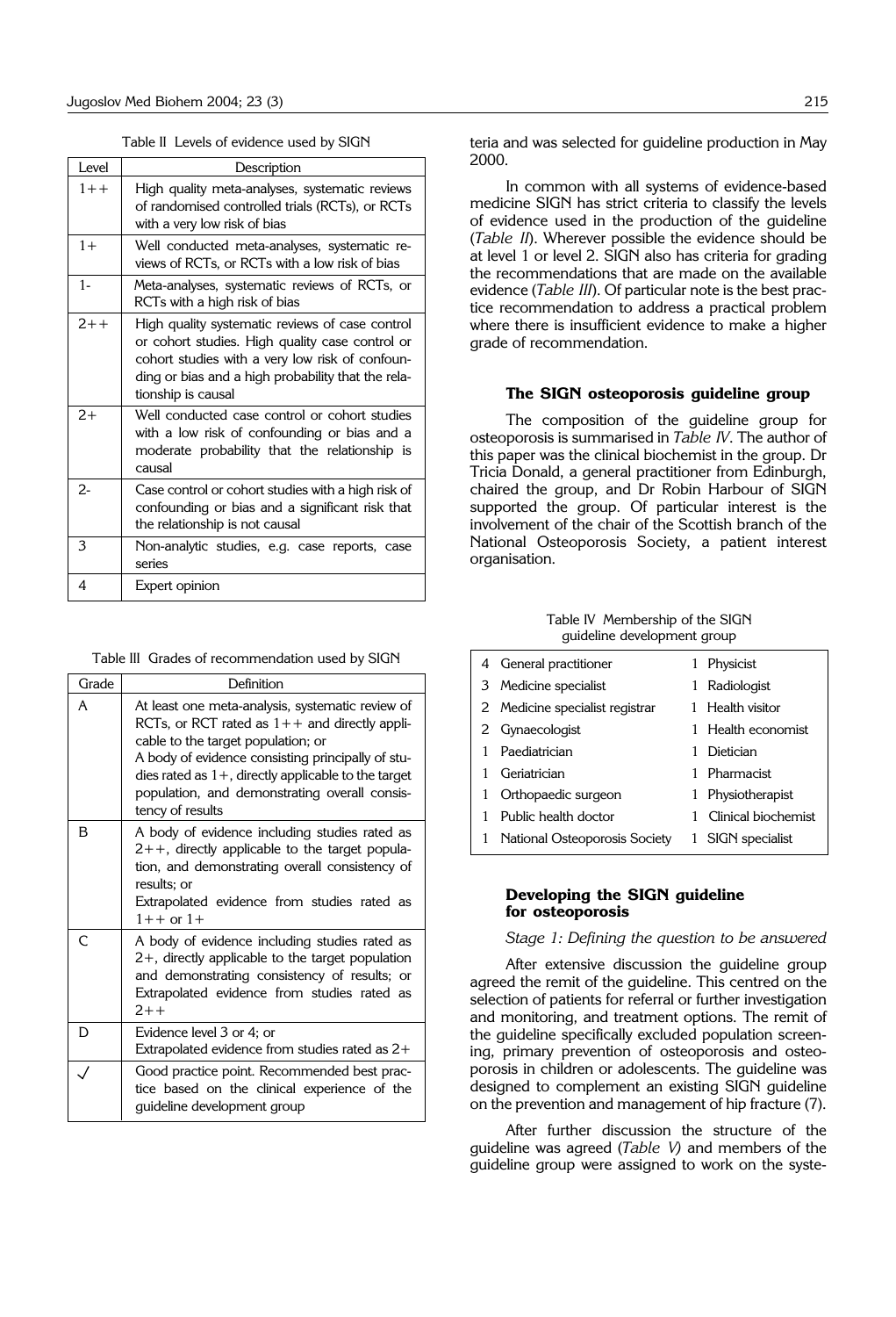| Section | Content                                             |
|---------|-----------------------------------------------------|
| 1       | Introduction                                        |
| 2       | Risk factors for osteoporosis                       |
| 3       | Measurement, diagnosis and monitoring               |
| 4       | Non-pharmacological interventions                   |
| 5       | HRT and osteoporosis                                |
| 6       | Pharmacological management                          |
|         | Economics and service provision                     |
| 8       | Implementation, audit and research                  |
| 9       | Information for discussion with patients and carers |
| 10      | Development of the guideline                        |
|         | Annexes                                             |
|         | References                                          |

Table V Structure of the SIGN Guideline for osteoporosis

matic literature review for one or more sections. At least four members of the guideline group were associated with each section.

### *Stage 2: Systematic literature review*

The guideline group agreed to concentrate the literature review on papers published since 1995 and to focus initially on meta-analyses, systematic reviews and reviews. The SIGN specialist conducted the literature review and 1550 publications were presented to the members of the guideline group in the sections described in *Table V*. Two members of the guideline group screened each publication to select those for more intensive evaluation. A second literature search was conducted in some areas to include primary studies such as case control or cohort studies. A further 2540 publications were screened as described above.

A total of 405 publications were selected for detailed review and eventually evidence was taken from the 149 publications that are included in the bibliography of the guideline (1).

This essential process was time consuming. The existence of the SIGN specialist and the large size of the guideline group made the task manageable. The author screened just over 150 publications.

#### *Stage 3: Evaluating the evidence*

The process of appraising and integrating the evidence is described in *Figure 1*. Within each section the guideline group agreed a series of specific questions that it wished to answer. An evidence table was then drawn up for each question using the publications selected for detailed evaluation. An example of a specific question is recorded in *Table VI*. The evidence table for this question included the nature of each publication, the number of patients and controls stu-



Figure 1. Appraising and integrating the evidence

Table VI Example of a question requiring an evidence table

- Question: Do any of the following techniques have a role in monitoring disease or the effectiveness of treatment?
- Plain radiographs
- Dual X-ray absorptiometry (DEXA)
- Quantitative computed tomography (QCT)
- Quantitative ultrasound (QUS)
- Biochemical markers of bone turnover

| Table VII Example of a considered judgement |
|---------------------------------------------|
| and recommendation                          |

| Judgement      | Provided underlying destructive disease<br>such as tumour (including myeloma), or<br>infection, has been excluded as the cau-<br>se of multiple vertebral fractures, there is<br>evidence refs that targeting women with<br>at least two vertebral fractures with bis-<br>phosphonates is associated with a signif-<br>icant reduction in vertebral fracture risk |
|----------------|-------------------------------------------------------------------------------------------------------------------------------------------------------------------------------------------------------------------------------------------------------------------------------------------------------------------------------------------------------------------|
| I evel         | $1 + +$                                                                                                                                                                                                                                                                                                                                                           |
| Recommendation | To reduce fracture risk at all sites: treat-<br>ment with oral risedronate (5 mg daily or<br>35 mg once weekly + calcium $\pm$ vitamin<br>D)                                                                                                                                                                                                                      |
|                |                                                                                                                                                                                                                                                                                                                                                                   |

died, the statistical power of each study, the results and the conclusions drawn from the results. Each publication was then graded in terms of the level of evidence (*Table II*).

The completed evidence table was assessed and a considered judgement was made on the basis of the evidence. This judgement was discussed and agreed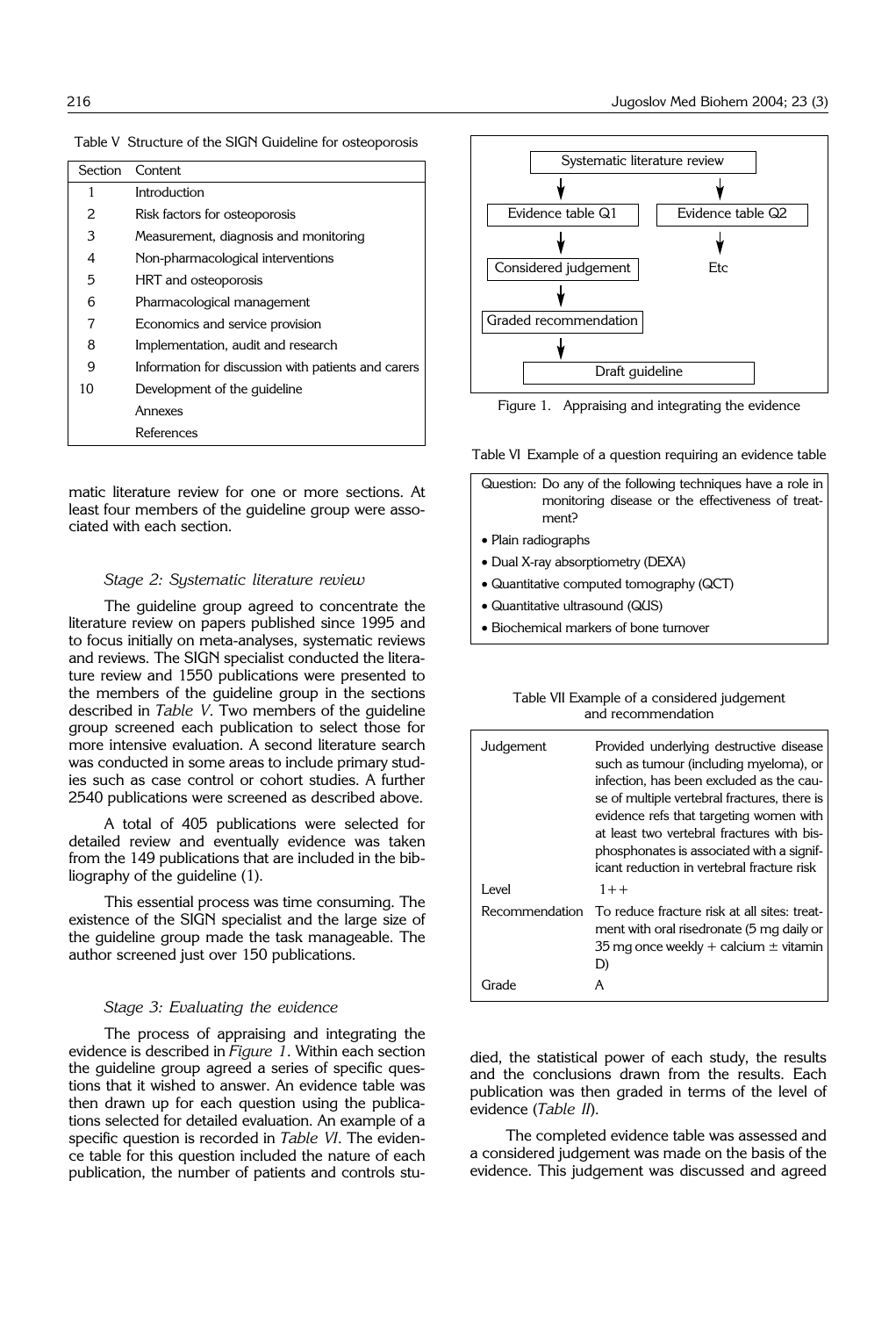by all the members of the guideline group dealing with that section. The judgement was converted into a concise statement with references and an example is given in *Table VII*.

The considered judgement was then converted into a graded recommendation according to Table 3. The whole guideline group considered graded recommendations and the sectional representatives were invited to justify the recommendation and the grading. Accepted recommendations were incorporated into the draft guideline together with the accompanying considered judgement. An example is shown in *Table VII*.

#### *Step 4: Consultation and review*

The first draft guideline was distributed widely to interested parties in Scotland using a list prepared by the members of the guideline group. This list included health authorities, professional bodies, patient interest groups and industry as well as individuals known to be interested in osteoporosis. The letter accompanying the draft guideline actively encouraged further dissemination. The letter also included an invitation to attend an open meeting to review the draft guideline.

An open meeting was held in February 2002 to present and receive feedback on the first draft guideline. A total of 328 people, from all backgrounds, attended the meeting, which comprised plenary presentations and a choice of nine workshops. Comments were received on the day and fore a two-week period after the open meeting.

The first draft guideline was also placed on the SIGN website and comments could be made directly to SIGN. The electronic comments were combined with the comments from the open meeting. Each comment was carefully scrutinised by the full guideline group and either accepted or rejected. A second draft guideline emerged from this thorough process. The most significant change in the second guideline was the inclusion of more clinical expertise and patient values in the form of several good practice points (*Table III*) to address practical areas of concern to primary care physicians and patients, where insufficient evidence existed.

The second draft guideline was circulated to 30 international experts in osteoporosis for critical review. A total of 22 reports were received. The full guideline group carefully considered all comments and accommodated them into the final guideline, which was published in June 2003. The guideline is just 45 pages long; it represents more than two years of work and more than 4000 person hours. It is estimated that the guideline cost \$75,000.

## **Recommendations in the guideline**

The guideline contains a total of 36 specific recommendations. A full listing of all recommendations is

| Table VIII Summary of recommendations |
|---------------------------------------|

| in the osteoporosis guideline |  |
|-------------------------------|--|
|-------------------------------|--|

| Section | Recommendations by grade                 |   |   |   |   |
|---------|------------------------------------------|---|---|---|---|
|         |                                          | A | в |   |   |
| 2       | Risk factors for osteoporosis            |   | 2 | 2 |   |
| 3       | Measurement, diagnosis<br>and monitoring | 2 | 4 | 3 |   |
| 4       | Non-pharmacological<br>management        |   | З |   | フ |
| 5       | Hormone replacement<br>therapy           |   |   |   |   |
| 6       | Pharmacological<br>management            | 9 | 1 |   |   |
| 7       | Economics and service<br>provision       |   |   |   |   |

beyond the scope of this article and the reader is referred to the guideline itself (1). However, it is apparent from *Table VIII* that the majority of the recommendations lie in the two sections that address 'measurement, diagnosis and monitoring' and 'pharmacological management'. Two example recommendations from each of these two chapters are included in *Table IX*. The relative lack of recommendations in the other sections reflects the absence of good quality evidence and highlights the need for further research.

#### *Step 5: Audit in practice*

Shortly after publication of the guideline there was a national publicity campaign to ensure that all interested parties knew of the existence of the guideline. The publicity campaign was organised jointly by the Scottish Executive Health Department and the National Osteoporosis Society. Within three months of publication managed clinical networks are being established cross Scotland to encourage implementation. Each managed clinical network is multidisciplinary and so is similar to the guideline development group at local level. The managed clinical networks will oversee local implementation and this will require both commitment and funding.

SIGN has committed to review the guideline and publish an update in 2007. The update will take account of the experience of four years of the guideline in practice and it will include a further systematic review of the literature covering the period 2003.

#### **Lessons to be learned from production of the guideline**

*Osteoporosis: a challenge for evidence*-*based medicine*

There are two major challenges to EBM in the condition of osteoporosis. Firstly, osteoporosis is defined in terms of bone mineral density. Not surprisingly, indices that assess the micro-architecture of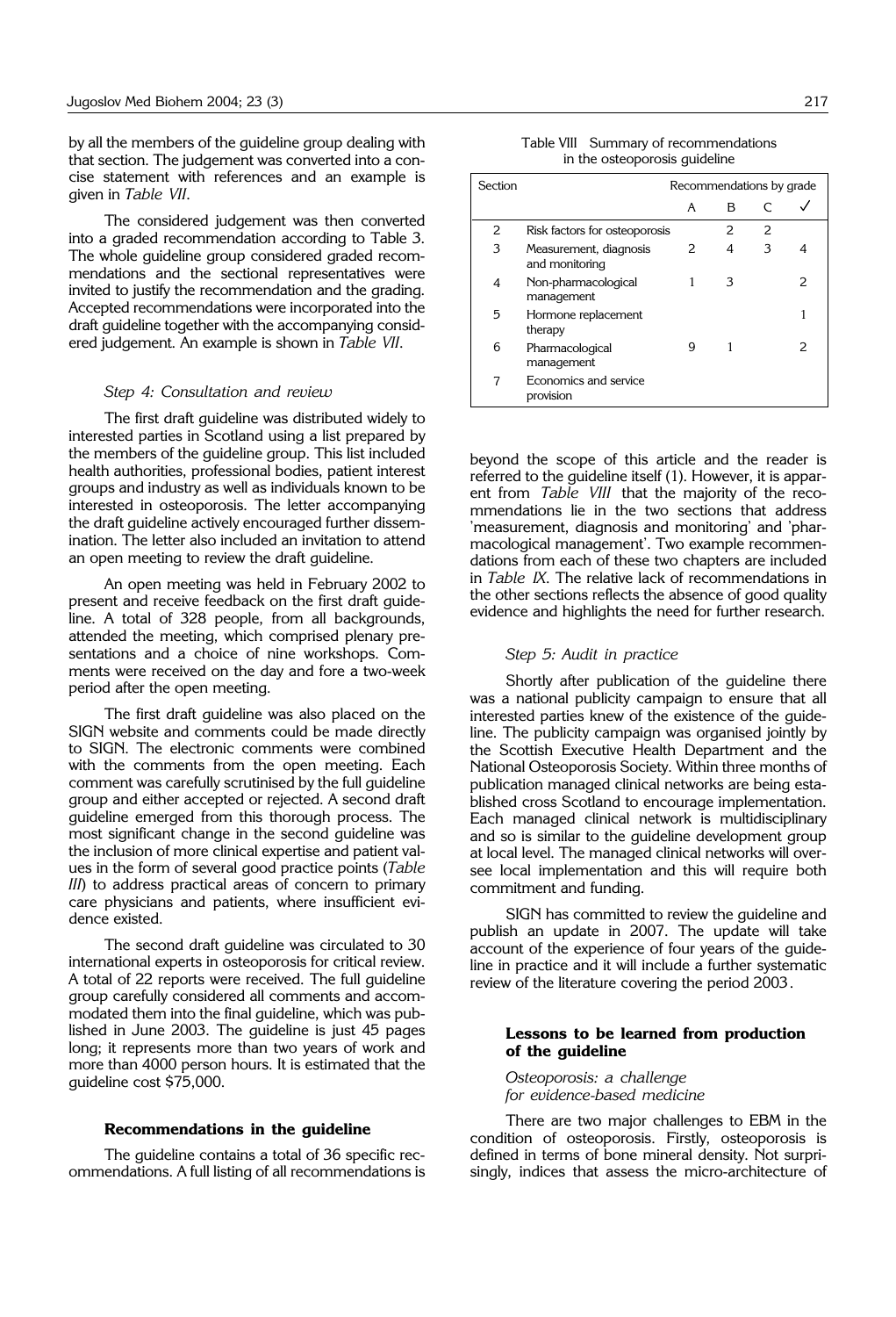|                           | Table IX Examples of recommendations |
|---------------------------|--------------------------------------|
| in osteoporosis guideline |                                      |

| Grade     | Recommendation                                                                                                                                                                                          |
|-----------|---------------------------------------------------------------------------------------------------------------------------------------------------------------------------------------------------------|
| Diagnosis |                                                                                                                                                                                                         |
| A         | BMD should normally be measured by DXA<br>scanning performed on two sites, preferably<br>anteroposterior spine and hip                                                                                  |
|           | Patients should be reassured that the radia-<br>tion dose from DXA is extremely small                                                                                                                   |
| Treatment |                                                                                                                                                                                                         |
| А         | To reduce fracture risk at all sites in post-<br>menopausal women with osteoporosis treat<br>with oral alendronate (10 mg daily or 70 mg<br>once weekly + calcium $\pm$ vitamin D)                      |
|           | Use of HRT can be considered as a treatment<br>option for osteoporosis to reduce vertebral<br>fracture risk but the relative benefits and risks<br>should be discussed in advance with indivi-<br>duals |

bone (e.g. ultrasound) or bone turnover (biochemical markers) do not always correlate closely with bone mineral density. It is therefore difficult to obtain high quality evidence from techniques that look at different indices from bone mineral density.

The second challenge is that osteoporosis is a long-term disease. Prevention requires action 40 years before the normal onset of the condition and that is a very difficult message for health educationalists. Clinical trials to assess new diagnostic tools or new management regimes take a minimum of two years before an effect may be expected. Clinical trials also have differing end points – preventing loss of bone or reducing fracture incidence. Finally, therapy for osteoporosis may be required for up to 40 years and the safety and efficacy of current therapeutic agents over such time periods are not established.

## *Evidence 'holes'*

Every study of EBM will reveal some shortcoming in the quality of evidence available on which to make recommendations and base clinical practice. Such evidence »holes« are especially prevalent for osteoporosis, in areas other than »management, diagnosis and monitoring« and »pharmacological management« (*Table VIII*). In particular, there is a marked lack of evidence in areas such as risk factors, testing strategies, expressing fracture risk, optimal use of drugs and non-pharmacological intervention.

## *Constraints of the rules for evidence*-*based medicine*

The lack of evidence is in part because many studies were performed before the rules of EBM were established and so the publications are deemed to be of poor quality – the large literature on hormone replacement therapy is an example of this phenomenon. The other reason for a lack of quality evidence relates to the long-term nature of the disease and the problems of performing high quality studies at a time of rapid technological change – biochemical markers are a good illustration of this problem.

## *Need for compromise*

The rules of EBM are strict and if they are followed to the letter there is a strong risk of produce a guideline, which is correct but impractical. Such a guideline would lack both clinical expertise and patient values and would be ignored by the very people who should be leading its implementation. There is a need for pragmatism and compromise in producing a working guideline. In particular, there is a need for recommendations in practical areas where there may be a lack of hard evidence. Such recommendations are made by panels of experts and recorded as good practice points. The inclusion of a good practice point rather than a high-grade recommendation highlights an area requiring research and clinical trials.

## **Lessons for Clinical Chemists**

This article has defined and highlighted the stages required to undertake EBM. The illustration has been in the field of osteoporosis but the same process may be applied to any branch of clinical medicine.

There is very little direct clinical chemistry in the osteoporosis guideline because biochemical markers are in their infancy in terms of systematic reviews and other EBM high quality studies. It is likely that the revised guideline for osteoporosis in 2007 will have a much more positive message for the role of biochemical markers in monitoring the response to treatment and in predicting fracture risk.

However, the lack of direct clinical chemistry does not mean that there is no role for a Clinical Chemist in an EBM project. Clinical Chemists think logically, are numerate, are trained to obtain and evaluate evidence, are good team players and are highly regarded by physicians and managers. Clinical Chemists are also familiar with clinical audit and welcome the resulting guidelines and protocols. All these skills and characteristics are ideally suited to EBM.

Many Clinical Chemists are increasingly busy with »routine« work and have difficulty in finding time and resource to dedicate to original scientific research. EBM offers an outlet that is of growing significance and of genuine importance in clinical practice. Clinical Chemists could easily be the »ringleaders« of EBM in a high proportion of hospitals.